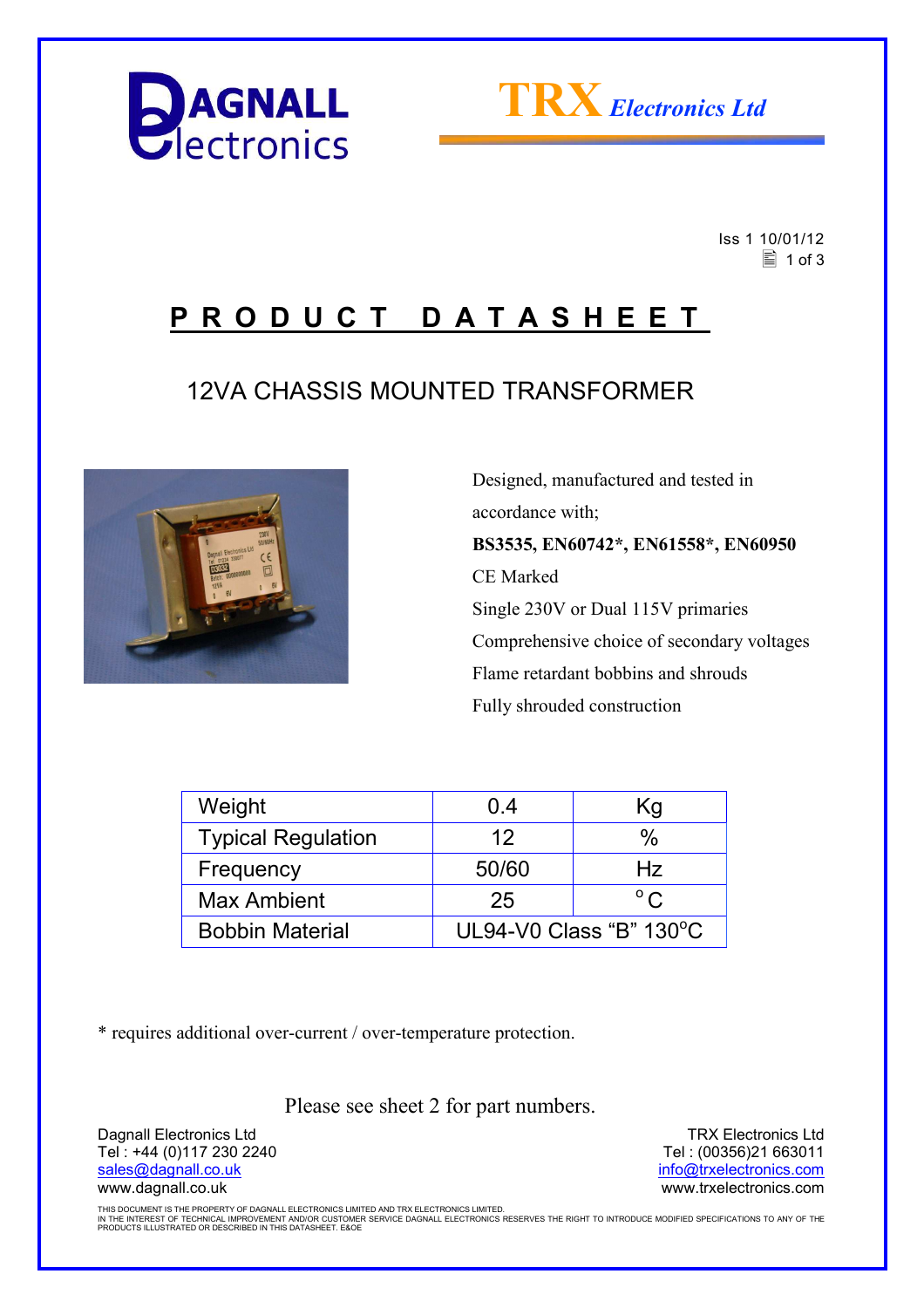



Iss 1 10/01/12  $\boxed{2}$  of 3

| Part No | Primary  | Secondary  | Recommended<br><b>Secondary Fuse</b> |
|---------|----------|------------|--------------------------------------|
| D3032   | 230V     | $6+6V$     | 1AT                                  |
| D3033   | 230V     | $9+9V$     | 0.63AT                               |
| D3034   | 230V     | $12+12V$   | 0.5AT                                |
| D3035   | 230V     | $15 + 15V$ | 0.4AT                                |
|         |          |            |                                      |
| D3036   | 115+115V | $6+6V$     | 1AT                                  |
| D3037   | 115+115V | $9+9V$     | 0.63AT                               |
| D3038   | 115+115V | $12 + 12V$ | 0.5AT                                |
| D3039   | 115+115V | $15 + 15V$ | 0.4AT                                |

Part Numbers

Please see sheets 3 for dimensions and pin outs.

Dagnall Electronics Ltd Tel : +44 (0)117 230 2240 sales@dagnall.co.uk www.dagnall.co.uk

TRX Electronics Ltd Tel : (00356)21 663011 info@trxelectronics.com www.trxelectronics.com

THIS DOCUMENT IS THE PROPERTY OF DAGNALL ELECTRONICS LIMITED AND TRX ELECTRONICS LIMITED.<br>IN THE INTEREST OF TECHNICAL IMPROVEMENT AND/OR CUSTOMER SERVICE DAGNALL ELECTRONICS RESERVES THE RIGHT TO INTRODUCE MODIFIED SPECIF